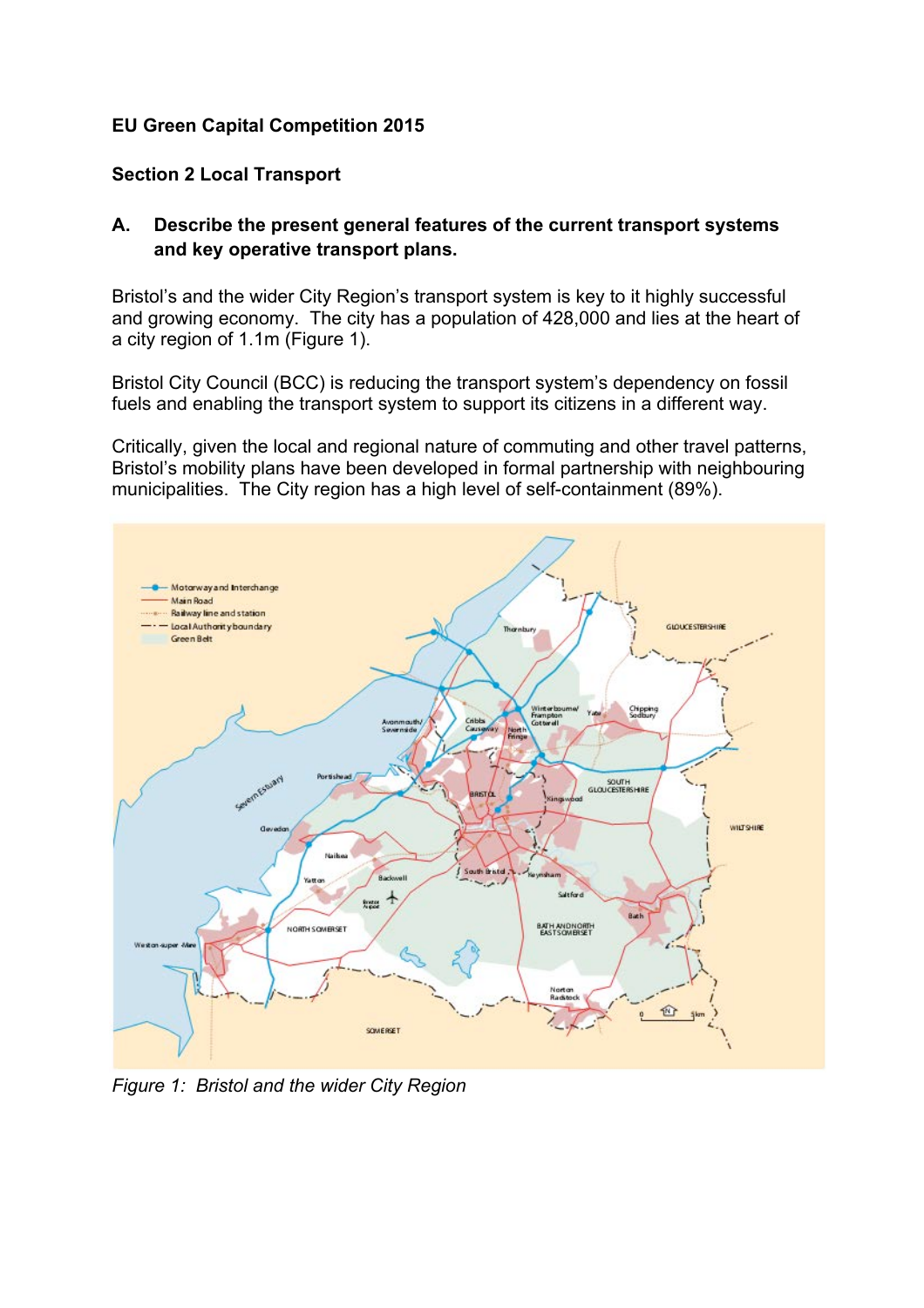#### **Mobility Plans**

The current mobility plan is the Joint Local Transport Plan (JLTP3)(WOE 2011) and is delivering the following goals:

- **Reducing Carbon Emissions**. Transport interventions focussing on the promotion of lower carbon travel choices, alternatives to the car, influencing travel behaviour and managing demand
- **Supporting Economic Growth**. Tackling congestion and improving journey times for all travellers, to support the economy and access to employment, but also to reduce pollution and improve air quality
- **Accessibility**. To improve access to key services, education and employment for all residents, promoting shorter journeys and access to local facilities to particularly assist the needs of younger and older travellers.
- **Safety, Health and Security**. To reduce road casualties but also to encourage and facilitate more physically active travel through more walking and cycling
- **Quality of Life**. To enhance the public realm and minimise the impact of transport on the natural and historic environment.

Although the mobility plan is joint between the 4 municipalities of the city region, BCC plays a key leadership role, particularly with regards to reducing carbon emissions, where it has set a more stretching target than the joint plan (40% reduction by 2020 rather than 16%). BCC is also leading through reducing city car parking capacity and enhancing public transport for the many travellers arriving in Bristol from the wider area.

The JLTP sets the strategy 2011 to 2026. It includes a series of focused strategies for walking, public transport etc and a £420m, 3 year deliver plan (Figure 2). The Mobility plan is investing in new public transport infrastructure but also in softer measures to promote modal shift and behaviour change. Bristol was the UK's demonstration city for cycling and is now delivering a £41million integrated package of sustainable transport measures, through the Local Sustainable Transport Fund (LSTF). This package is being independently monitored and evaluated by the University of the West of England, Bristol (UWE), a technical university with international expertise in mobility studies

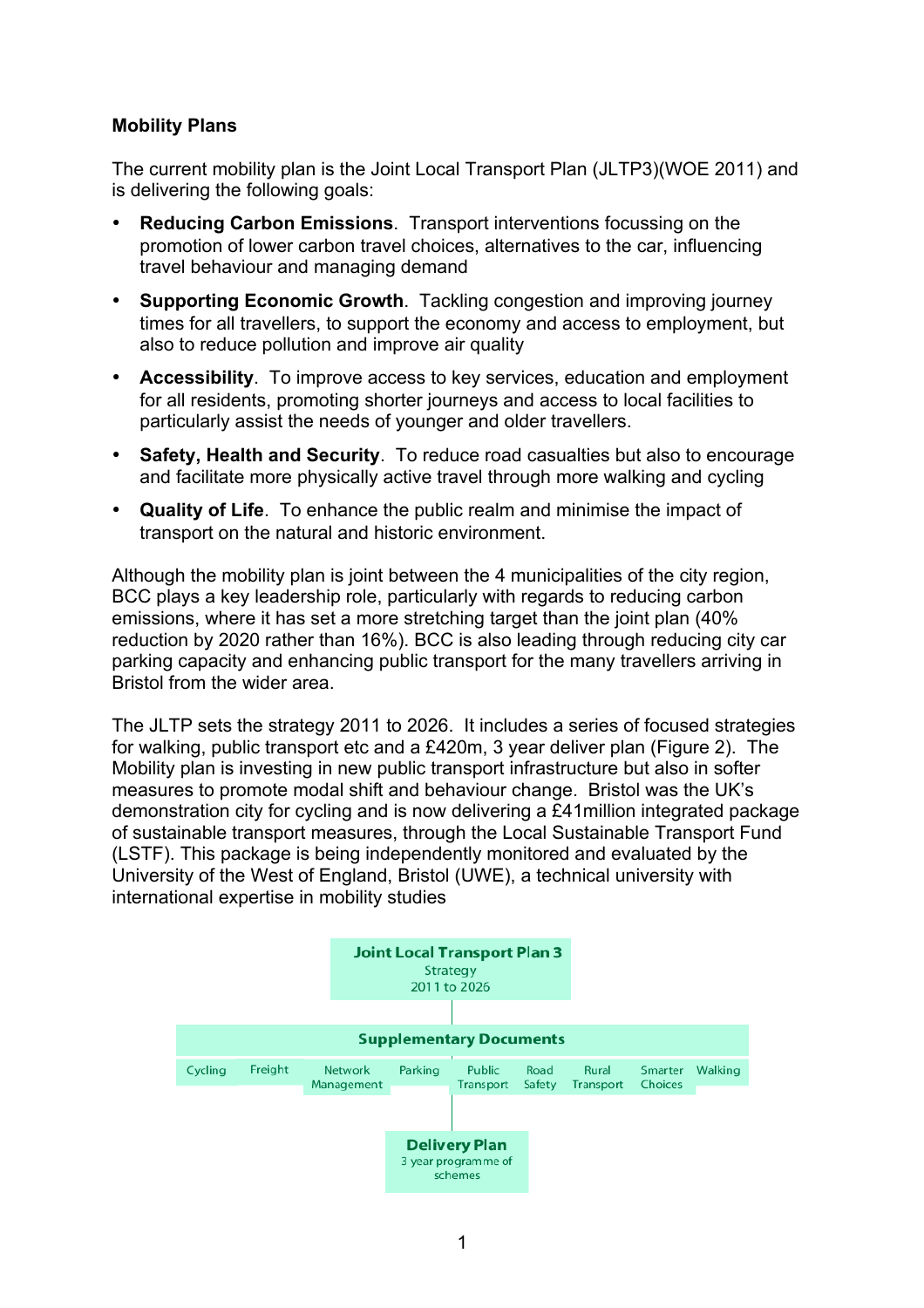*Figure 2: Mobility Plans Structure*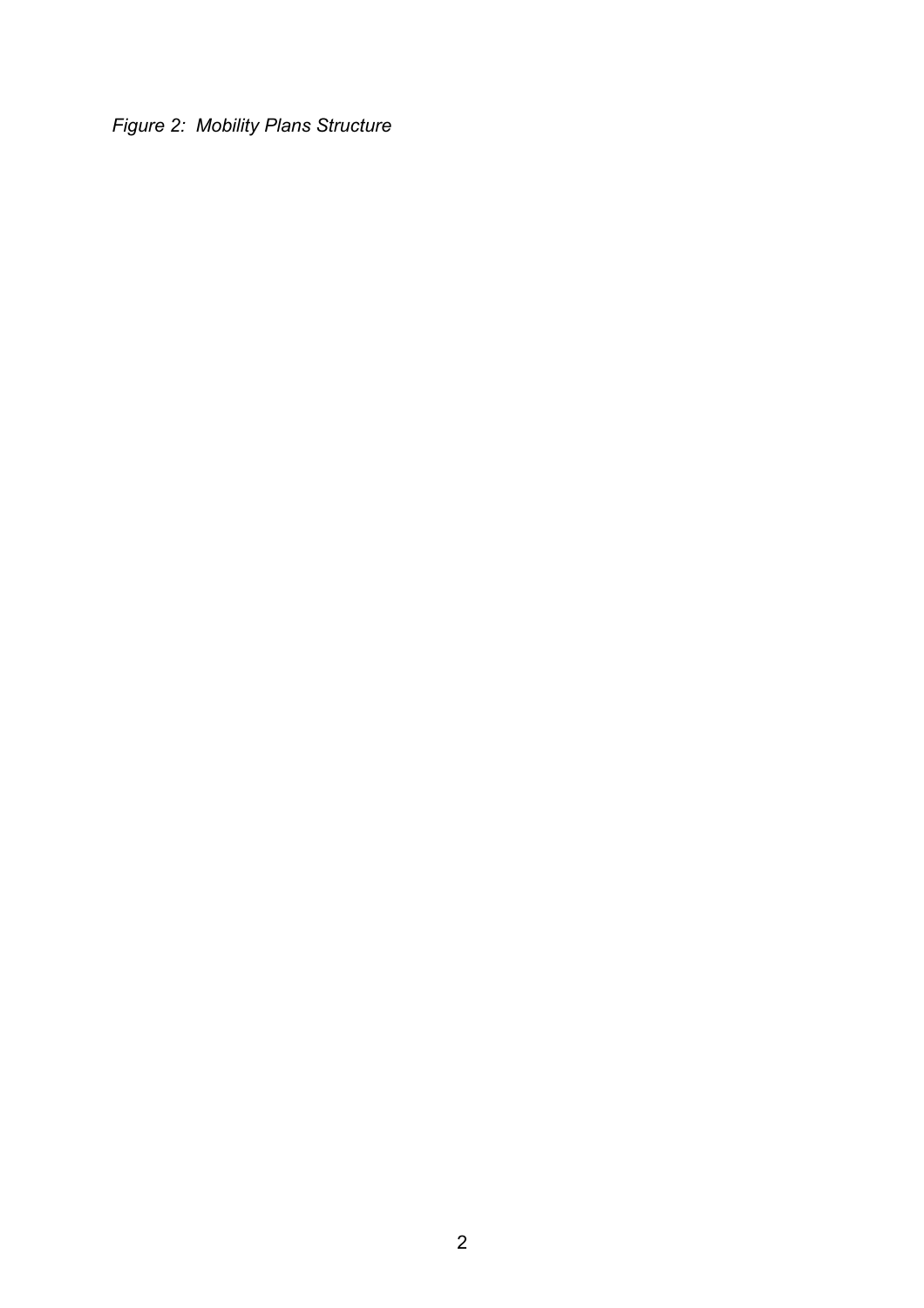# **Legislative Features**

While BCC's action to create a sustainable transport are being successful, a principal barrier to achieving further results is the legal framework in which UK transport authorities (outside London) can intervene in local public transport provision. Both bus and rail provision in the UK are privately operated, making strategic planning of public transport more difficult, and BCC has not been permitted to operate commercial public transport services itself. However, the advantage of the involvement of the private sector is that this can enable additional capital funding, for example for new buses. BCC and private operators are working in partnership, including looking at options recently made available under UK law for greater local regulation of bus services to enable greater influence on fares, routes and service frequencies.

Public funding for major capital investment in transport has been controlled by the UK government with municipalities competing for funding project by project. In July 2012 Bristol City Region has secured a commitment from Government to a 10 year transport funding allocation post 2014 and additional transport powers including new powers over rail planning and delivery, significantly enhancing the city's ability to deliver the goals of its mobility plan

# **Energy Use and Carbon Emissions**

Bristol's local road transport system is responsible for 27% of the city's energy use and 20% of the city's  $CO<sub>2</sub>$  emissions, producing 1 tonne per capita.  $CO<sub>2</sub>$  emissions have been reduced by 15% (2005-10) and is the lowest emission of the eight major English cities outside London. The City Region  $CO<sub>2</sub>$  emissions are 1.2t/capita and have been reduced by 12% (2005-10).

# **A1. Cycle Network**

Bristol has 0.6m of cycle lanes per capita of which 0.2m is physically separated (Table 1).

| <b>Cycle Lanes</b>                                                | <b>Total</b> | m/Capita |
|-------------------------------------------------------------------|--------------|----------|
|                                                                   | Length (km)  |          |
| Physically separated, designated lanes along<br>streets and roads | 111          | 0.25     |
| Marked and signed only, designated cycle                          | 148          | 0.34     |
| lanes on streets and roads                                        |              |          |
| Designated cycle lanes removed from road                          | 20           | 0.05     |
| network (e.g. in parks and recreational trails)                   |              |          |
| Other lanes for bicycle use (e.g. mixed with                      | 20           | 0.05     |
| pedestrians; light motorised, buses, etc.)                        |              |          |

*Table 1: Bristol's Cycle Network*

In 2008 Bristol became the UK demonstration Cycling City, showing other UK municipalities the benefits of investing in cycling. £22m was invested in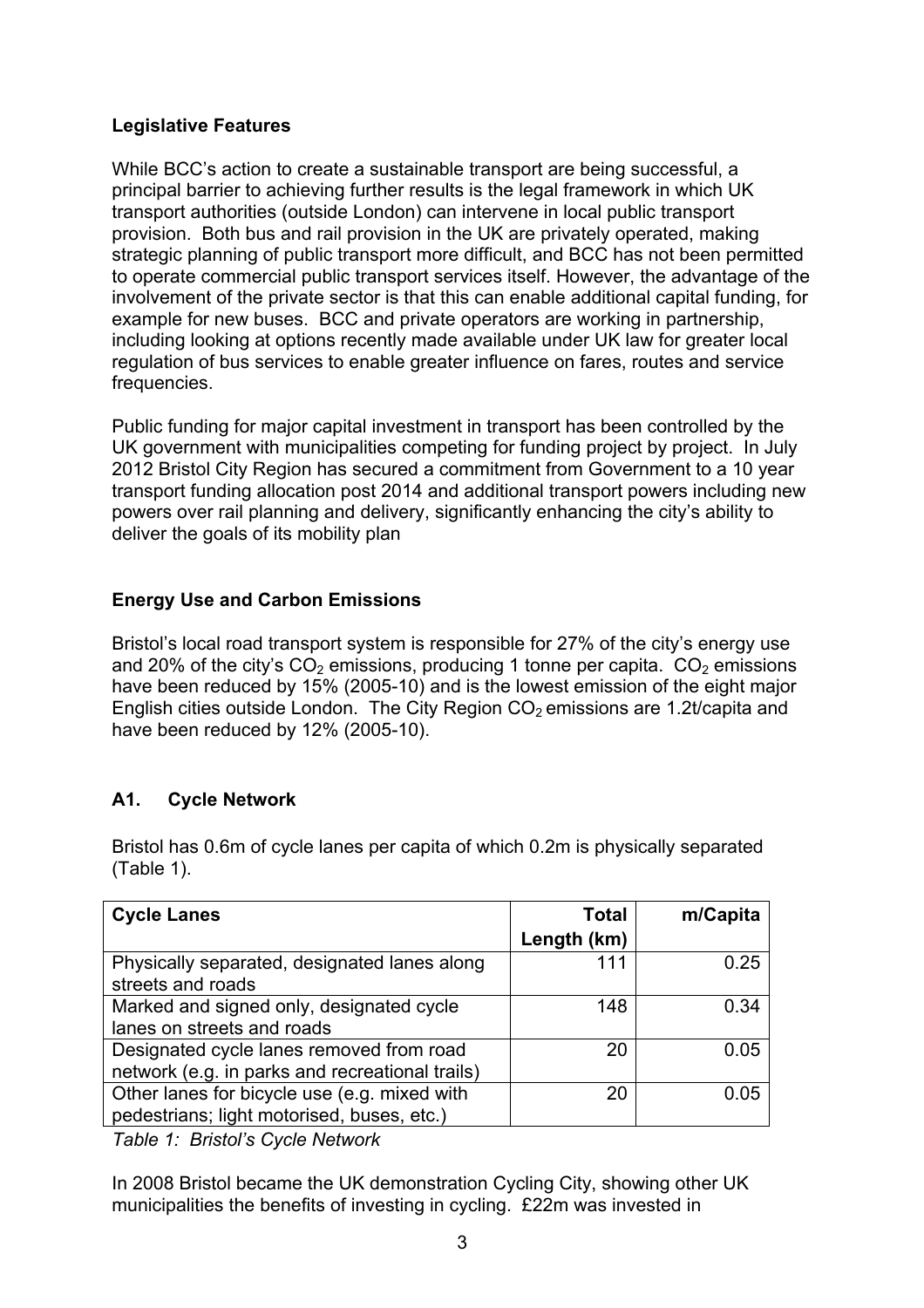infrastructure and cycling promotion. This significantly improved cycling levels as shown in Figure 3, which shows continued improvements.

Bristol City Council introduced two trial 20 mph areas to reduce the impact of cars in residential areas and to encourage walking and cycling. The zones increased cycling levels by 8-27% in year one and 75% of residents supported the 20mph zones overall.It is now being implemented city wide (Section C).



*Figure 3: Cycling in Central and Inner Bristol (BCC 2012)*

# **A2. Public transport service**

Bristol has a comprehensive bus network, operated commercially. Figure 4 shows an extract of the network. Bristol has a limited local rail network, however plans are in place to enhance this (see Section C).

In implementing its Bus Strategy as part of its Mobility Plan BCC has completed a £70m investment in the local bus network (Section B).

Based on 2010 data 76% of people in Bristol are within 300m of an hourly (or more frequent) public transport service. This has improved from 71% in 2006. New 2011 census data is due in November 2012.

In 2011 there were 26m journeys by bus each year in the BCC area, up 9% since 2006.



*Figure 4: Extract of bus network*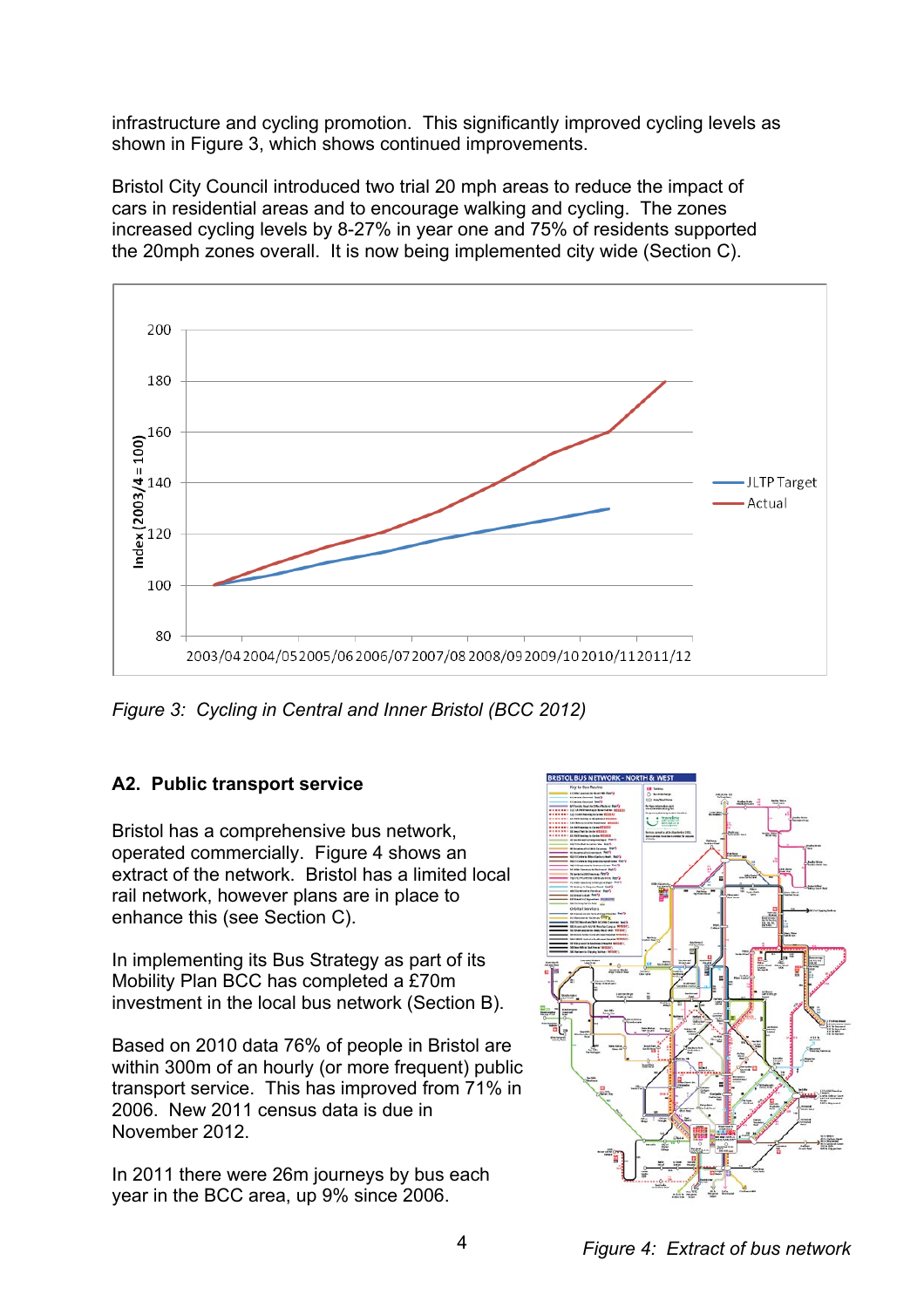# **A.3 Proportion of all journeys under 5 km undertaken by private car**

BCC estimate that just over 25% of all journeys to work under 5km are by private car. This is based on the 2001 census and travel diary information from 2009 (Table 2). The 2011 census data is not yet available but is expected to show reductions.

| <b>Mode</b>       | $\frac{0}{0}$ |
|-------------------|---------------|
| <b>Car Driver</b> | 26.5          |
| Car Passenger     | 13.6          |
| Walk              | 49.8          |
| <b>Bicycle</b>    | 5.1           |
| <b>Bus/ Rail</b>  |               |

*Table 2: Travel Diary Data (2009)*

# **A.4 Low emission public transport vehicles**

All bus services in Bristol are privately owned. BCC commissions only a small percentage of services, providing extensions to commercial services to meet social needs. The scale is not appropriate to justify a dedicated bus fleet.

The main private operator, First Bus, has trialled CNG and bio-diesel buses. The company is reducing fuel consumption (and thus the tailpipe emissions) powertrain optimisation, eco-tyres, electric ancillary drives, and an award-winning DriveGreen programme to improve driver behaviour.

Bristol City Council has funded the development of an innovative zero-emissions hydrogen waterbus.



**Bristol innovative new hydrogen powered 'waterbus'**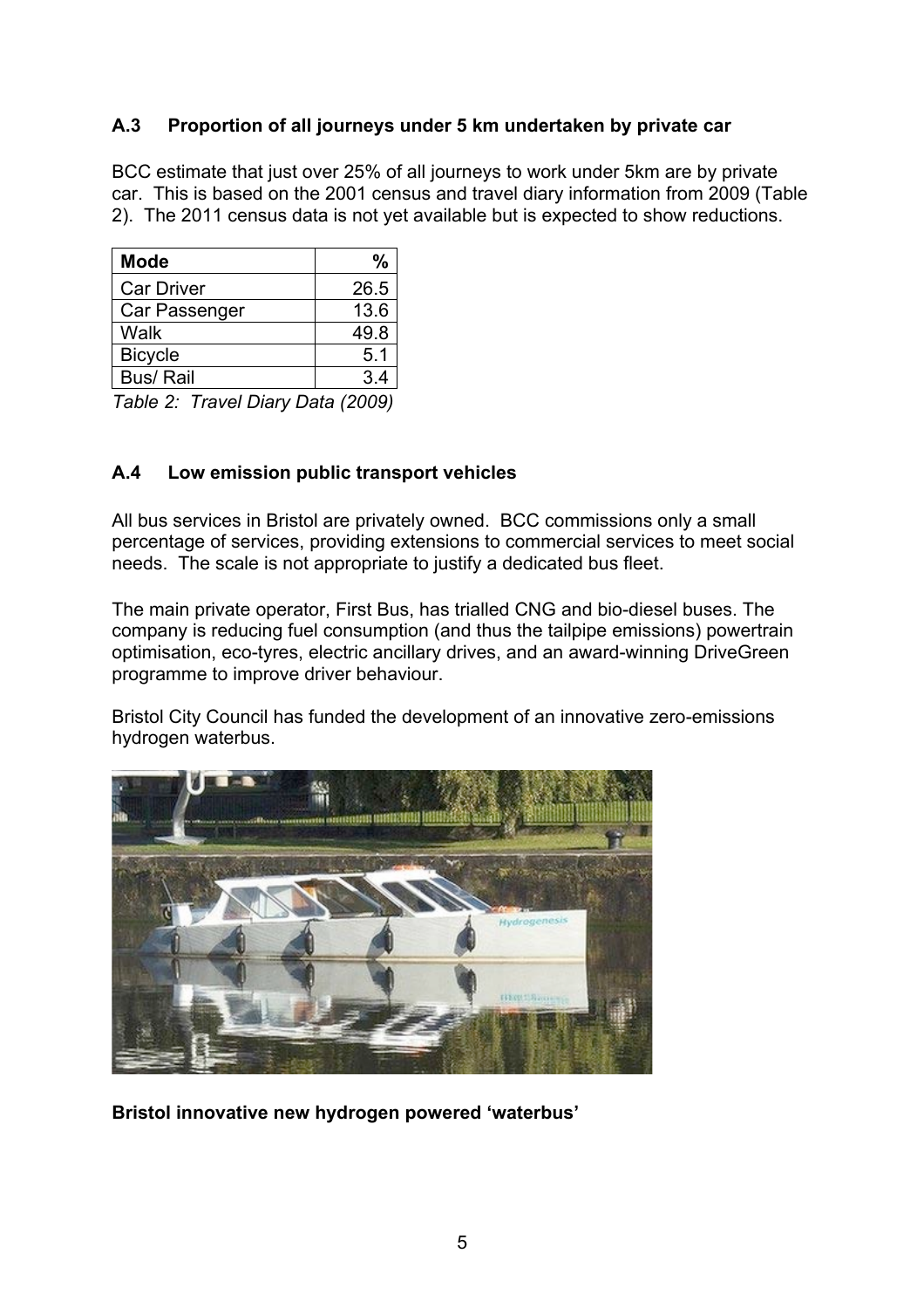# **Performance Monitoring**

Bristol monitors and reports transport performance publicly. Targets were set for the 2006-11 mobility plan and Table 3 shows the achievement of 14 of the 17 targets. New targets and monitoring are in place for the new mobility plan.

| Objective & Target By 2011 unless<br>otherwise stated                                                              | <b>Target</b> | <b>Actual</b> | <b>Achieved</b> | <b>Comments</b>                                                                                                                               |
|--------------------------------------------------------------------------------------------------------------------|---------------|---------------|-----------------|-----------------------------------------------------------------------------------------------------------------------------------------------|
| <b>Tackling Congestion</b>                                                                                         |               |               |                 |                                                                                                                                               |
| <b>Traffic</b>                                                                                                     |               |               |                 |                                                                                                                                               |
| Restrict traffic growth across the JLTP<br>area                                                                    | $+12%$        | $+0.1%$       | <b>Yes</b>      | Over achieved - despite<br>population growth of 9%.                                                                                           |
| Limit the increase in journey times on<br>the network by 2014/15                                                   | $+14%$        | $-9%$         | <b>Yes</b>      | Over achieved - actually a 9%<br>decrease                                                                                                     |
| Ensure there is no increase in peak<br>period flow to Bristol City Centre                                          | $< 0\%$       | $-4%$         | <b>Yes</b>      | Over achieved - actually a 4%<br>decrease in traffic                                                                                          |
| <b>Public Transport</b>                                                                                            |               |               |                 |                                                                                                                                               |
| Increase bus patronage                                                                                             | $+3%$         | $+6%$         | <b>Yes</b>      | Over achieved $-2x$ the target                                                                                                                |
| Increase bus satisfaction from 38% to<br>44%                                                                       | $+6%$         | $+9%$         | <b>Yes</b>      | Over achieved $-1.5x$ the<br>target                                                                                                           |
| Increase the proportion of buses<br>running on time                                                                | $>0\%$        | $+16%$        | Yes             | Increased from 59% to 75%                                                                                                                     |
| Increase park and ride journeys                                                                                    | $+16%$        | $+15.3%$      | <b>No</b>       | Target missed by only 0.7%                                                                                                                    |
| Increase the number of community and<br>demand responsive passenger journeys                                       | +50%          | $+150%$       | <b>Yes</b>      | Over achieved $-3x$ the target                                                                                                                |
| Increase the number of rail trips                                                                                  | 15%           | 65%           | <b>Yes</b>      | Over $achieved - 4x$ the target                                                                                                               |
| Cycling                                                                                                            |               |               |                 |                                                                                                                                               |
| Increase the number of cycling trips                                                                               | 30%           | 63%           | <b>Yes</b>      | Over achieved $-2x$ the target                                                                                                                |
| <b>Travel to School</b>                                                                                            |               |               |                 |                                                                                                                                               |
| Ensure there is no increase in the<br>number of children being driven to<br>school                                 | $< 0\%$       | $-19%$        | <b>Yes</b>      | Decreased by 19% from 2005                                                                                                                    |
| <b>Delivering Accessibility</b>                                                                                    |               |               |                 |                                                                                                                                               |
| Increase the proportion of households<br>within 30 minutes public transport travel<br>time of health facilities    | $+7%$         | 0%            | <b>No</b>       | No increase due to changes to<br>the commercial bus services.                                                                                 |
| Increase the proportion of households<br>within 40 minutes public transport travel<br>time of key employment sites | $+5%$         | $+12%$        | Yes             | Over achieved $-2x$ the target                                                                                                                |
| <b>Safer Roads</b>                                                                                                 |               |               |                 |                                                                                                                                               |
| Reduce the number of people killed or<br>seriously injured on roads                                                | $-25%$        | $-39%$        | Yes             | Over achieved                                                                                                                                 |
| Reduce the number of children killed or<br>seriously injured on roads                                              | $-25%$        | $-61%$        | <b>Yes</b>      | Over achieved $-$ over 2 x the<br>target                                                                                                      |
| Ensure there is no increase in the<br>number of slight injury casualties                                           | < 0           | $-25%$        | <b>Yes</b>      | Over achieved                                                                                                                                 |
| <b>Better Air Quality</b>                                                                                          |               |               |                 |                                                                                                                                               |
| Reduce the concentration of NO2 in<br><b>Bristol Air Quality Management Area</b>                                   | $-4%$         | 0%            | <b>No</b>       | No improvement, despite the<br>reduction in traffic volumes<br>and congestion. However,<br>similar to trend in nearly all<br>major UK cities. |

Table 3: Joint Local Transport Plan Targets and Progress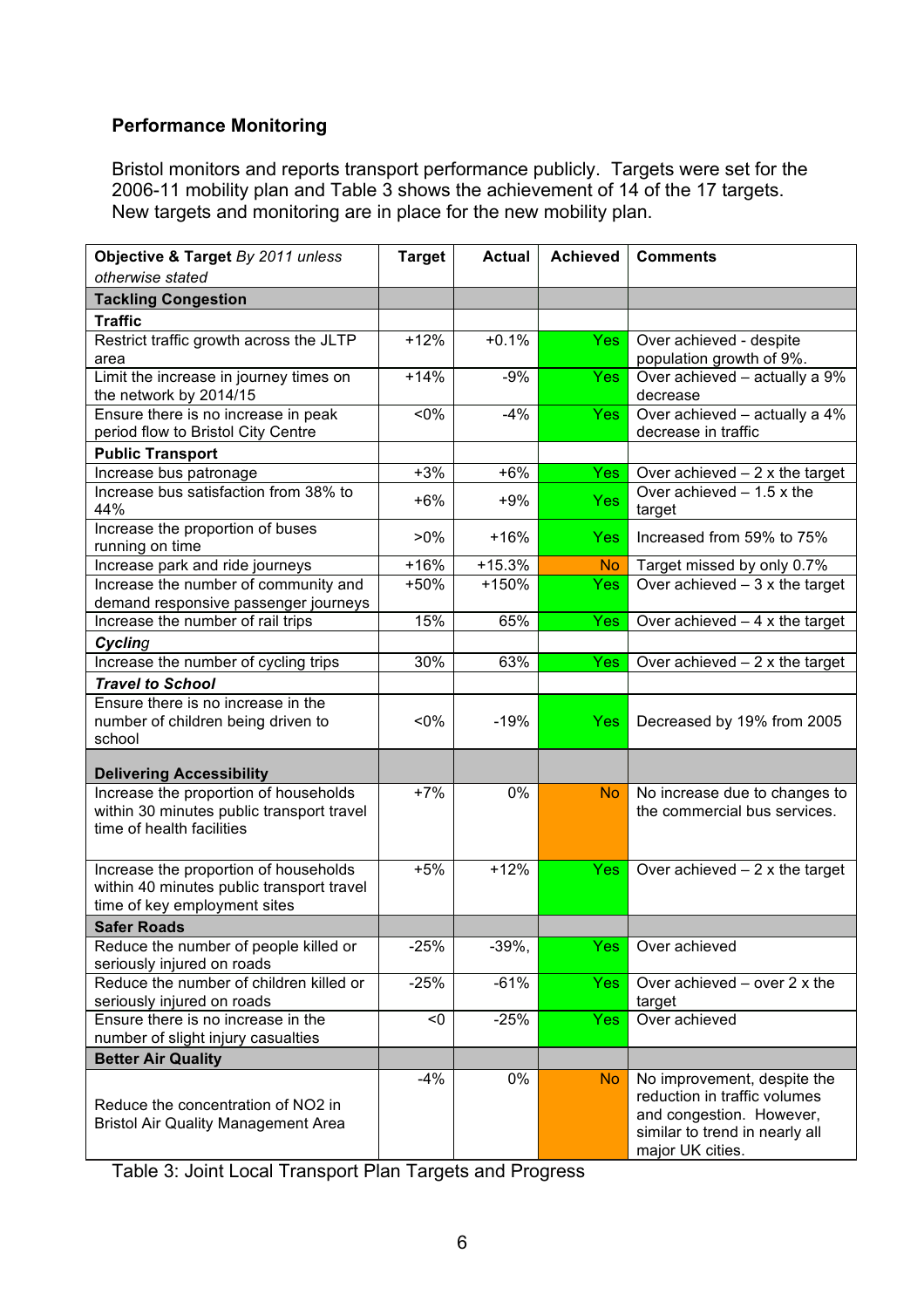**(Word count 1028)**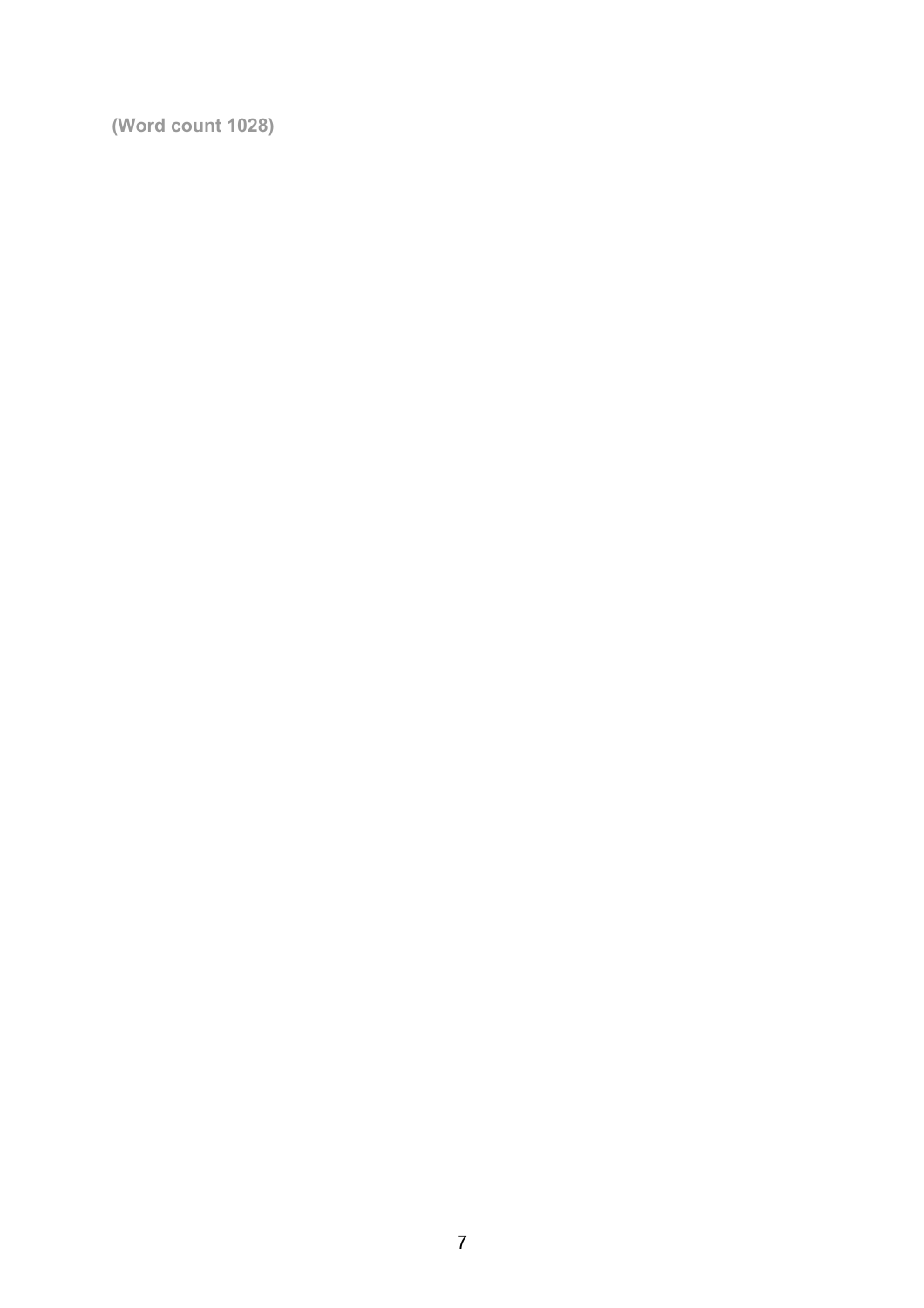# **B. Measures implemented over the last five to ten years**

In the past ten years Bristol City has implemented two successful Transport Plans, as shown in Table 4, and in achieving our target as shown in Table 3. Bristol's actions have focussed on managing demand, improving public transport and cycling, and encouraging 'active travel' to successfully reduce private car use

| Document name            | Content                                   | <b>Status</b>                        |
|--------------------------|-------------------------------------------|--------------------------------------|
| <b>Bristol Local</b>     | <b>Detailed Transport Policies</b>        | Adopted July 2000.                   |
| <b>Transport Plan</b>    | with associated delivery                  | Followed by Joint Local              |
| 2001-06                  | plan and investment programme.            | Transport Plan below.                |
| Joint Local Transport    | <b>Detailed Transport Policies across</b> | Adopted March 2006. Followed by      |
| Plan 2006-11             | Bristol and its neighbouring              | Joint Local Transport Plan below.    |
|                          | municipalities including associated       |                                      |
|                          | delivery plan and investment              |                                      |
|                          | programme.                                |                                      |
| Joint Local Transport    | Transport strategy for                    | Adopted March 2011,                  |
| Plan 3 - 2011-2026       | Bristol and its neighbouring              | replaces parts of Bristol Local Plan |
|                          | municipalities taking a longer-term       | 1997. Developed alongside the        |
|                          | view up to 2026. Delivery Plans           | <b>Local Development Framework</b>   |
|                          | setting out investment programmes         | below, to ensure synergy between     |
|                          | over the shorter term.                    | land-use and transport planning.     |
| <b>Local Development</b> | Spatial strategy and strategic            | Adopted in June 2011, replaces       |
| <b>Framework Core</b>    | planning policies to 2026.                | parts of Bristol Local Plan 1997.    |
| Strategy 2011            |                                           |                                      |

*Table 4: Transport plans in Bristol*

# **Reducing commuting by car**

This has been a key focus for the city's travel plans and the city has successfully reduced commuting by private car, as shown in Figure 5. Although also affected by economic factors, the underlying trend is reducing.



*Figure 5: Peak Period Car trips into Central Bristol*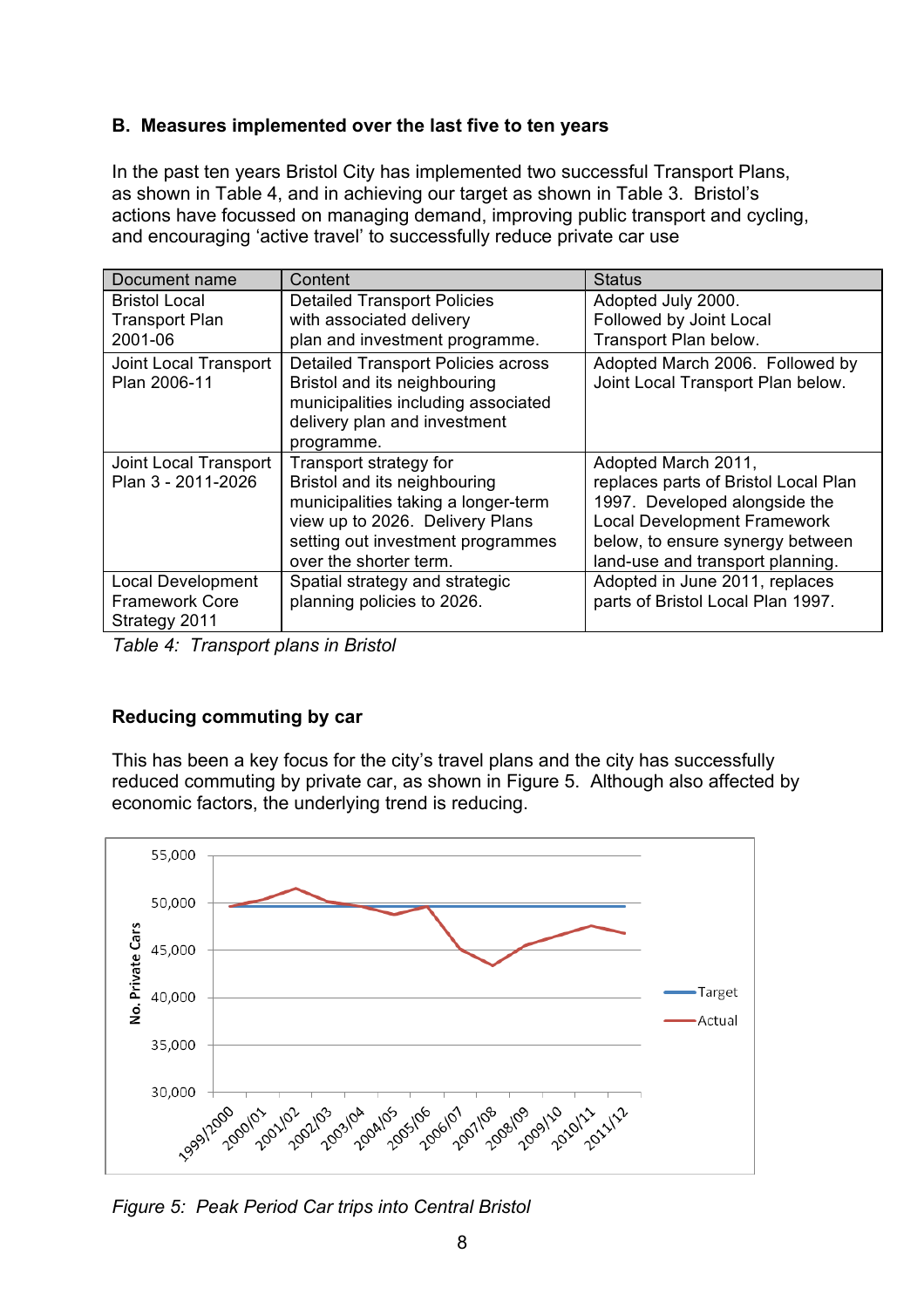### **Improving Public Transport**

Bristol has invested £70m with adjoining municipalities to create the 'Greater Bristol Bus Network'. This has created more frequent and reliable bus services, better conditions for pedestrians and cyclists and improve public realm. Works have included bus priority measures; raised kerbs and real time information; advanced stop lanes for cyclists at traffic lights; improved pedestrian crossing facilities; road narrowing to manage speed and street tree planting.

Monitoring of these bus priority corridors shows a 12 –16% increase in passenger numbers.

Bristol's local rail network is limited but services have been improved (e.g. provision of more carriages) resulting in 20% passenger growth in the last 3 years.



*Figure 6: Planned Bristol West of England Public Transport Network (also showing existing network)*

# **Improving Cycling**

As Britain's official demonstration Cycling City, £22m was invested during 2008-11. As well as significantly enhancing cycle infrastructure in Bristol, the aim was to create a cycling 'buzz', overcoming decades of decline in cycling across the UK. Key actions were:

- New 200km cycle network 61km of which are segregated routes
- Two 20mph pilot areas cover one sixth of homes in the city
- Cycling promotion under a single clear brand "Better by Bike" including: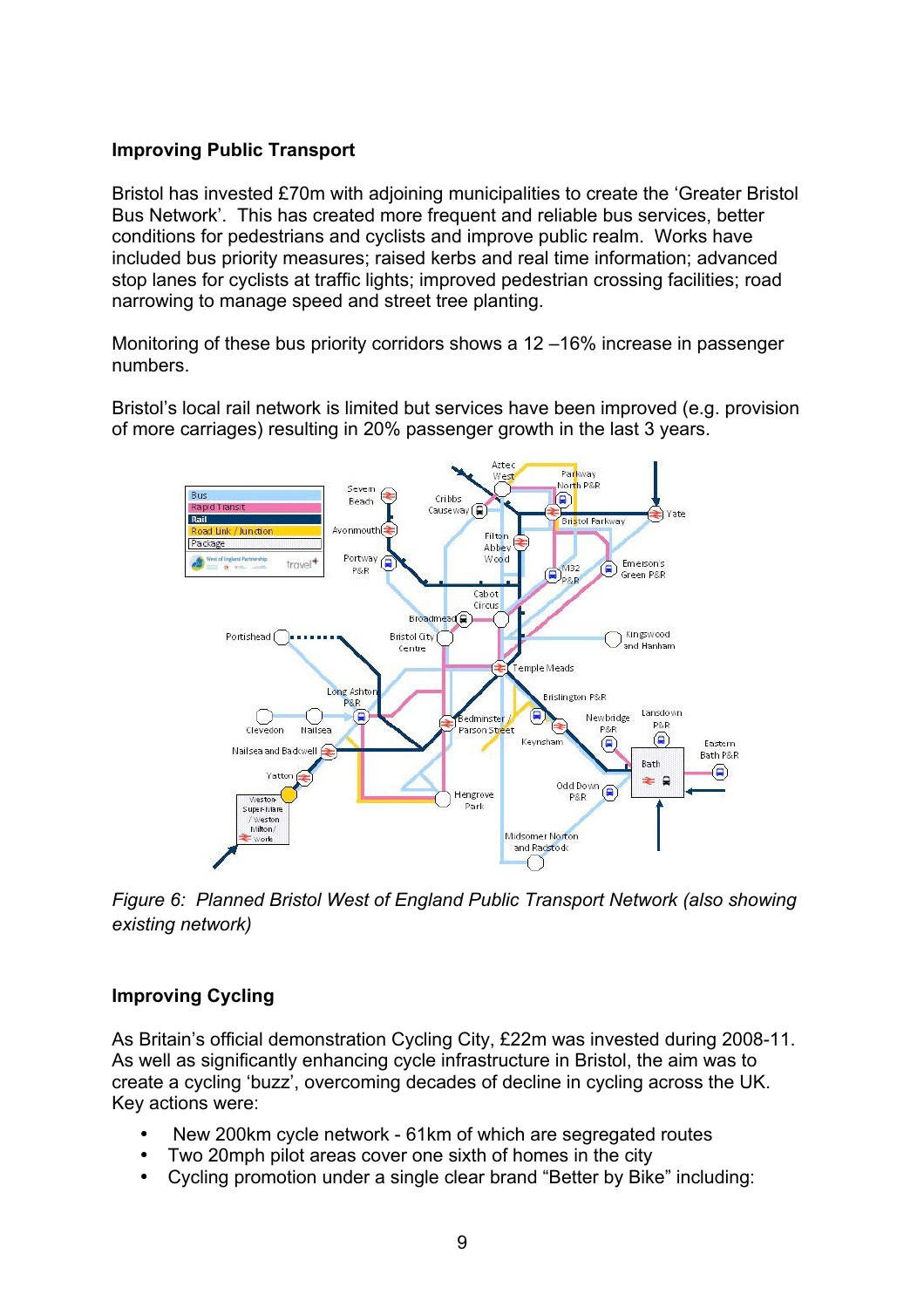- o a dedicated 'road show' team able to go to people in businesses and communities
- o loan bikes for people to give cycling a go
- o training for children and adults
- o cycling festivals and cultural events
- Improving access to bikes for low income households through cycle refurbishment schemes, one of which provides prisoners with employment training.



*Figure 7: Cycling City Communication*

The results show impressive growth in cycling 2007-10:

- $\cdot$  to work, 46%.
- in city centre, 30%
- within 20 mph areas, 12%
- more female cyclists

And overall and 80% increase in cycling since 2004.

# **Changing travel culture**

Bristolians' attitudes to travel have been changed due to the work of the City Council and many community and voluntary sector groups. Bristol has:

- Reduced space for cars in the city centre – closing and removing roads to create civic recreational spaces – like Queens Square, where a 1950's dual carriageway was removed to create a public green park and cycle and pedestrian route
- Created new pedestrian and cycle links like the Brunel Mile which links the railway station to key leisure and business areas on Bristol's waterfront.



*Figure 8: Queens Square* 

• Bristol is home to the 2 third sector organisations that are leading a culture change across the UK promoting community car fee days; closing roads to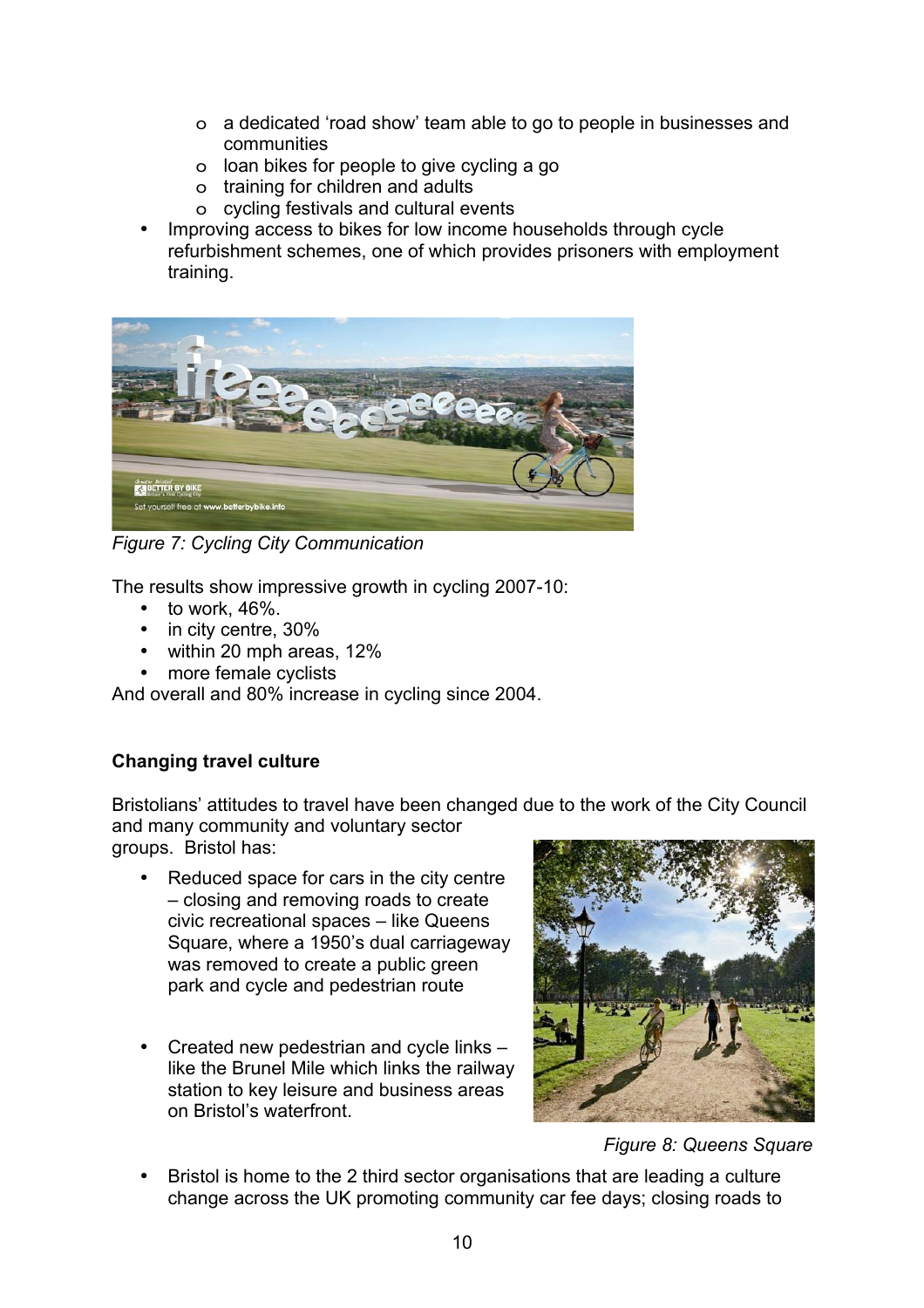allow street parties and organised children's play in the streets. BCC is working closely with the city's third sector on this issue. One example of support is new, streamlined road closure processes.

As a result of this collaboration Bristol has more street parties than any other UK city.

- Engaged 15-17 year olds through a young person led project to help shape attitudes and behaviour before they have a driving licence
- Created a partnership of colleges, universities and the employment service to strengthen the link between sustainable travel and life opportunities, embedding sustainable travel in the culture of young people at the transition from school to adulthood
- Promoted the health benefits of active travel as a key motivator for people to change their habits
- Achieved a step change in policy making through embedding staff from the health service within the City Council transport and planning teams to increase these professions' understanding of health issues

#### **Working with business**

Many Bristol businesses are actively managing the travel of their employees. For several years BCC has worked with the Bristol Workplace Travel Network to help employers with commuting and business travel efficiency. BCC has recently enhanced this programme with Area Travel Plans – focusing on key business growth areas of the city.

#### **Reducing the environmental impact of transport**

Bristol's transport CO2 emissions per capita have been reduced by 15% 2005-2010 – the year which this data is available. Approximately 10% of this is a result of national improvements in fleet and is evident in all local authorities whilst 5% is a local effect. An intermediate performance is shown by the City Region.



*Figure 9: Per capita CO2 emissions from transport (DECC 2012)*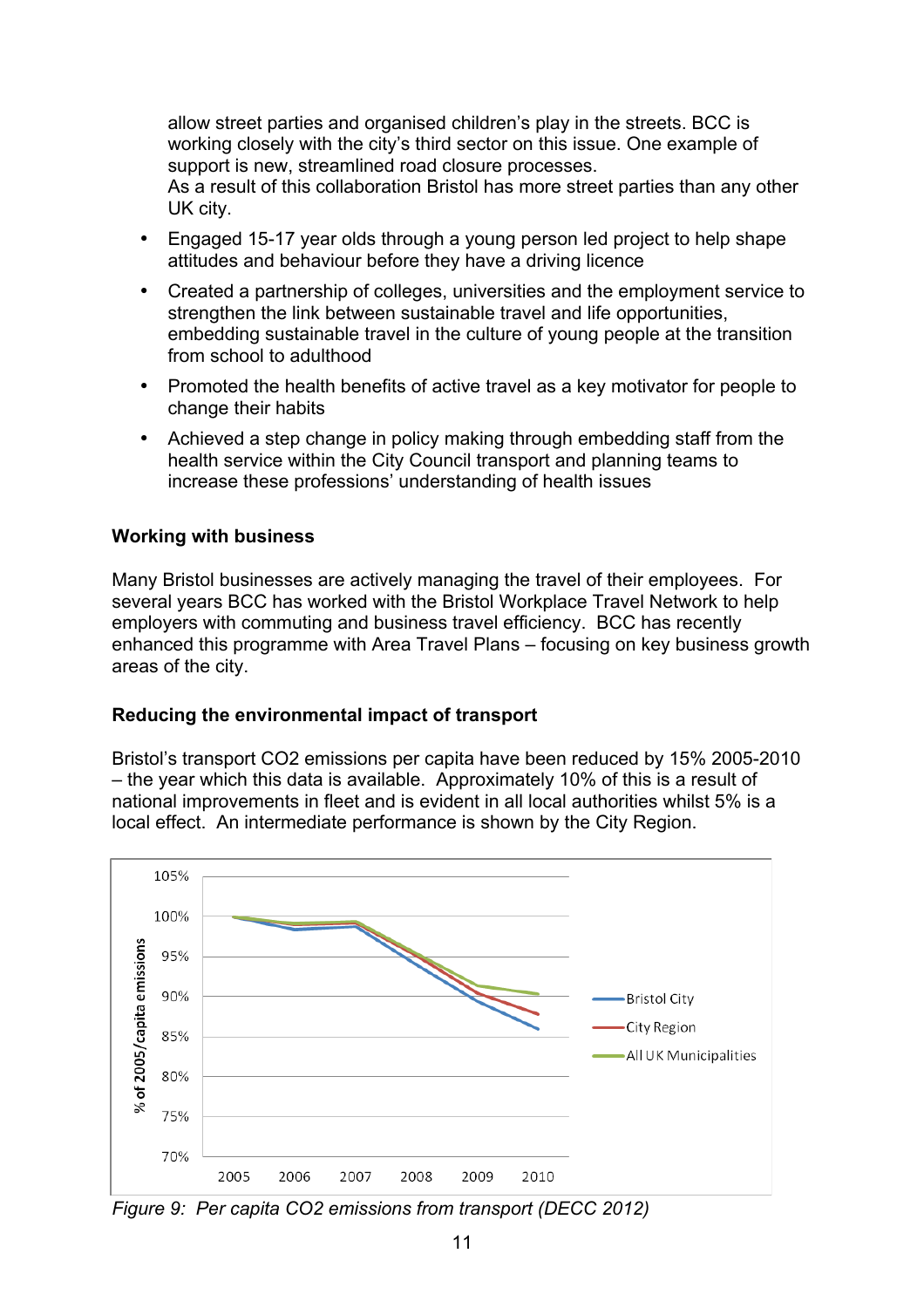Bristol is an exemplar, encouraging and assisting the take up of sustainable transport measures by our partner local authorities. Building on Bristol's experience, Bath and North East Somerset Council has extended the Bristol Freight Consolidation Service using electric vehicles to serve Bath city centre reducing carbon emissions and air pollution.

**(Word count 790)**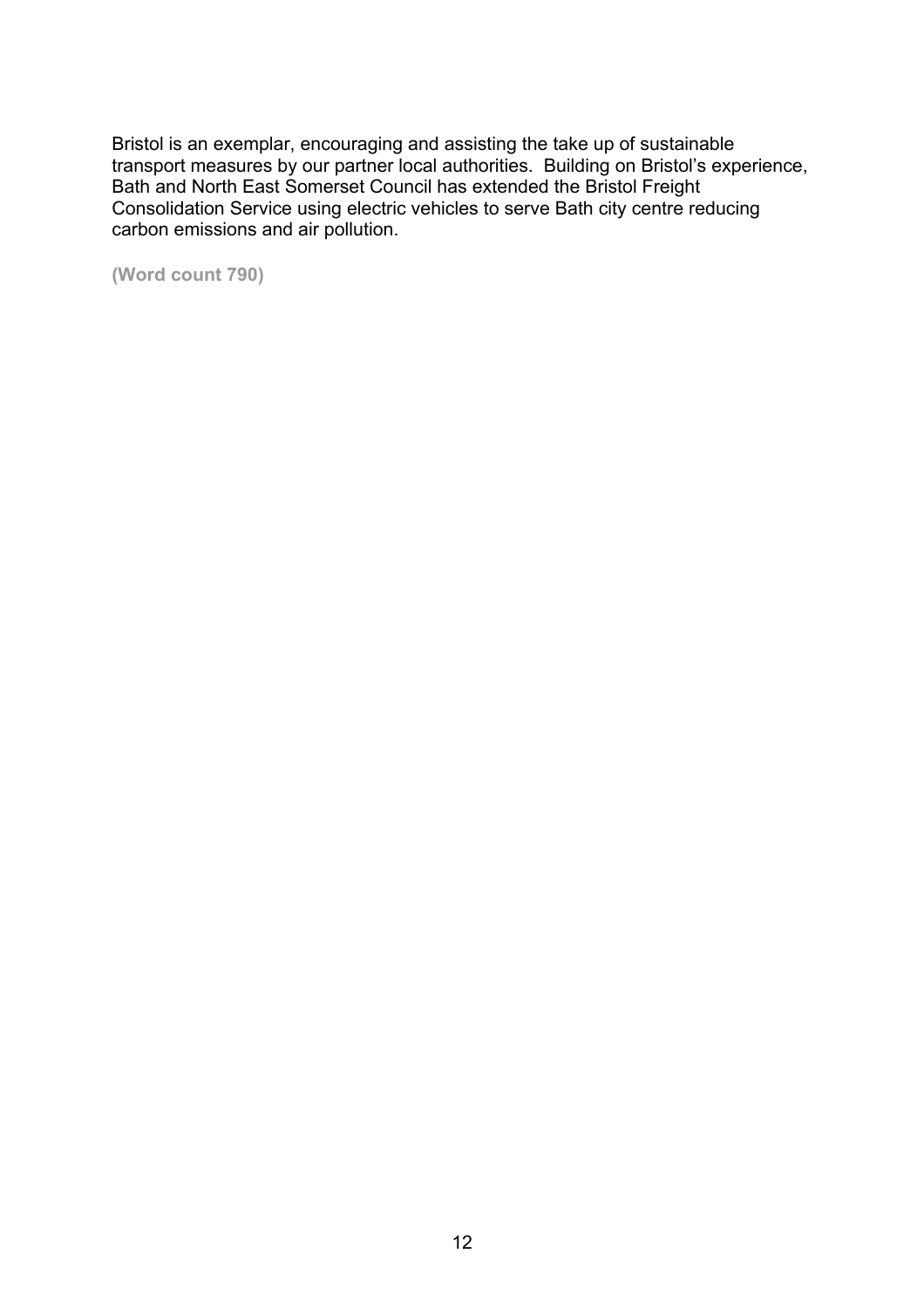# **C. Describe the short and long term objectives for the future and proposed approach to achieve these**

Bristol City Region's Mobility Plan 2011-2026 builds on the momentum and success achieved over recent years. It aims to:

- Reduce Carbon Emissions.
- Support Economic Growth
- Enhance Accessibility.
- Improve Safety, Health and Security.
- Increase Quality of Life.

A 3 year £420m Action Plan (2012-15) includes targets to increase:

- Cycling by 76% by 2016
- Bus use by 11% by 2016
- Rail use by 41% by 2019

This forms the first phase of a programme to 2026.

UK government has controlled major capital investment in transport, with municipalities competing for piecemeal project funding. In July 2012 Bristol City Region secured a 10-year programme allocation post-2014 and additional powers including rail planning and delivery, significantly enhancing the ability to deliver its mobility plan.

#### **C1. Reducing demand for transport**

Bristol is integrating its Mobility and Land Use plans to create a city of sustainable communities. This builds on the success of the last decade when urban population densities have been increased by 10% and over 5,000 homes built in the city centre.

Bristol is also developing ICT infrastructure reducing the need to travel, particularly for businesses, through super-fast connectivity. Over £30m of investment is planned, with the initial £10m already secured.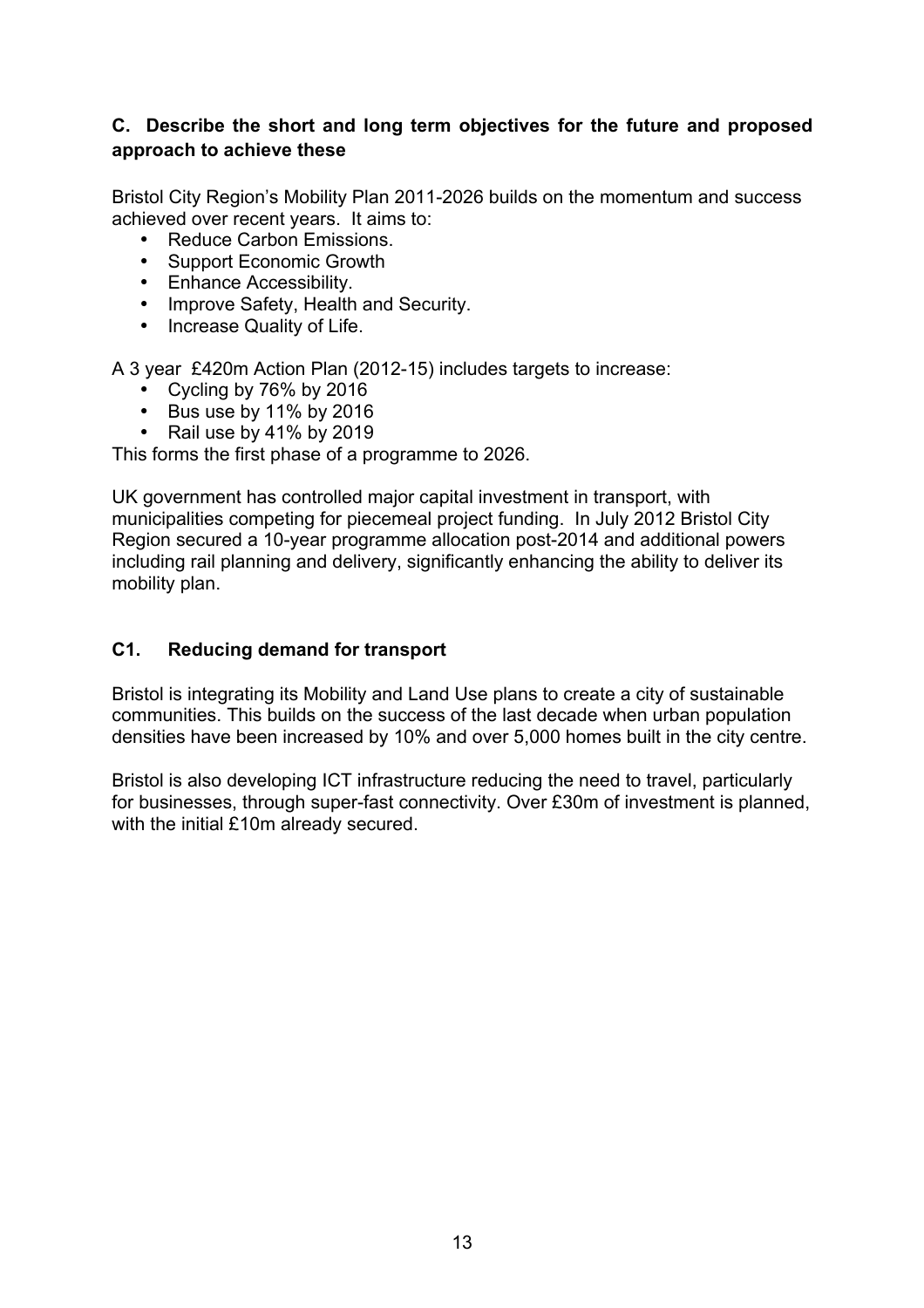# **C2 & C3 Reducing individual motorised transport and promoting rail, bus, cycling, walking**

Bristol's mobility plan takes an integrated approach to reducing individual motorised transport and promoting rail, bus, cycling and walking.

# **Spatial Strategy**

Bristol's mobility plan has been fully integrated with land use plans, and this is evident in new city centre proposals. BCC's City Centre Public Realm and Movement Framework (2012) proposes to significantly reduce traffic in the city centre and to reduce its speed – rebalancing the space in favour of pedestrians and cyclists.



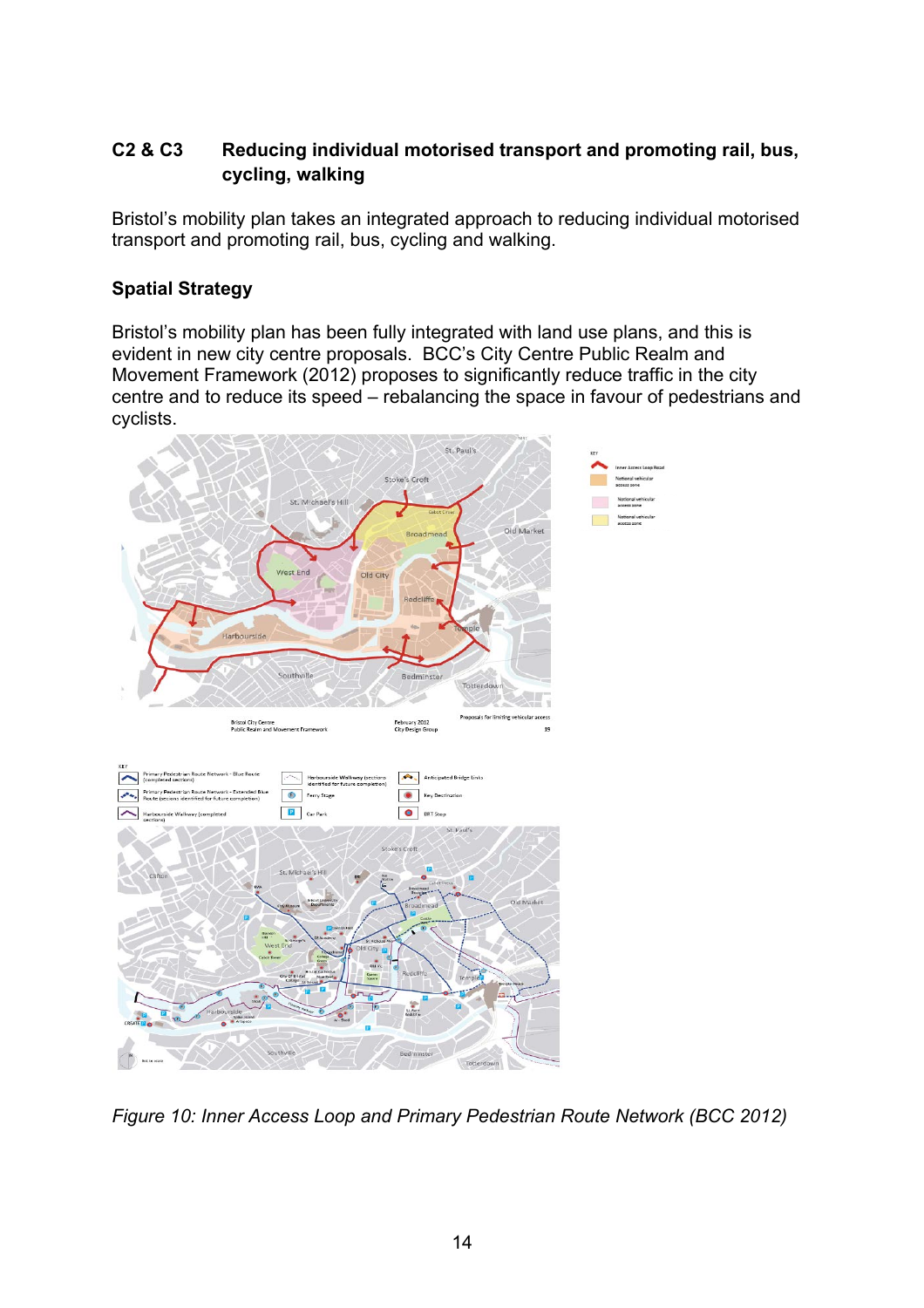# **Parking Strategy**

Bristol is reducing city centre parking and improving park and ride facilities:

- **Park and ride:** The successful park and ride system will be improved by integration with the regional rail system to allow train-bus interchange.
- **City Parking Control:** After two successful pilots BCC is planning to implement residents parking zones around the city centre to discourage commuting by car.

# **Behaviour Change**

A £41m package will help people change from private cars to more sustainable travel. It builds on the success and experience of the Cycling City project and includes:

- Working with employers in three key growth areas
- Targeting 11 key commuter corridors integrating sustainable transport components linked to the capital programme for public transport
- Developing a shared fleet of electric pool vehicles for use at work<br>• Supporting young people to develop sustainable travel habits wi
- Supporting young people to develop sustainable travel habits when they start secondary school, enter work or start college

# **Reducing traffic speeds**

To encourage cycling and walking BCC plans to extend the successful pilot of 20 mph zones to all residential areas. Citizen consultation is taking place. The committed budget is £2.3m.



*Figure 11: Mayor and Vice Mayors Announcing 20mph plans*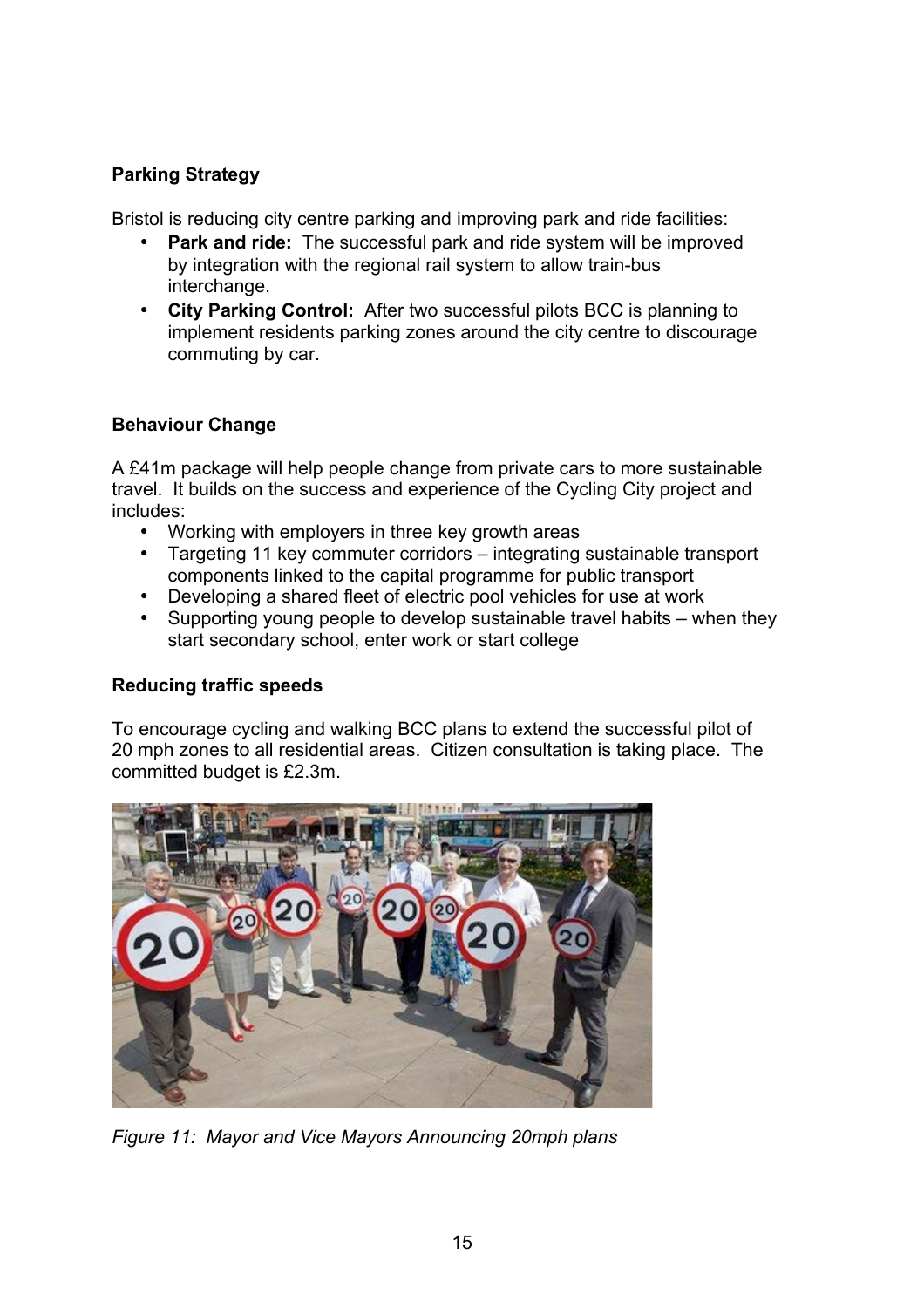#### **Investment in Public Transport**

Achieving significant modal shift requires an improved attractive public transport system. Bristol, with its adjoining municipalities, is implementing a Greater Bristol Public Transport network (Figure 12) combining:

- A recently enhanced bus network linking residential areas with key employment and service areas
- A £195m rapid transit network offering fast, frequent and reliable services in low carbon vehicles. Three lines crossing the city to link employment and retail areas with residential areas and integrating with park and ride sites
- Major enhancement of the local rail network with frequent cross-Bristol services and new lines and stations to create the Greater Bristol Metro
- Integrated smartcard ticketing

Funding for the Rapid Transit network is committed.

Bristol has also secured investment from UK Government in electrification of the main rail line between Bristol and London enhancing the potential for integrated local transport.



*Figure 12: Planned Bristol City Region Public Transport Network*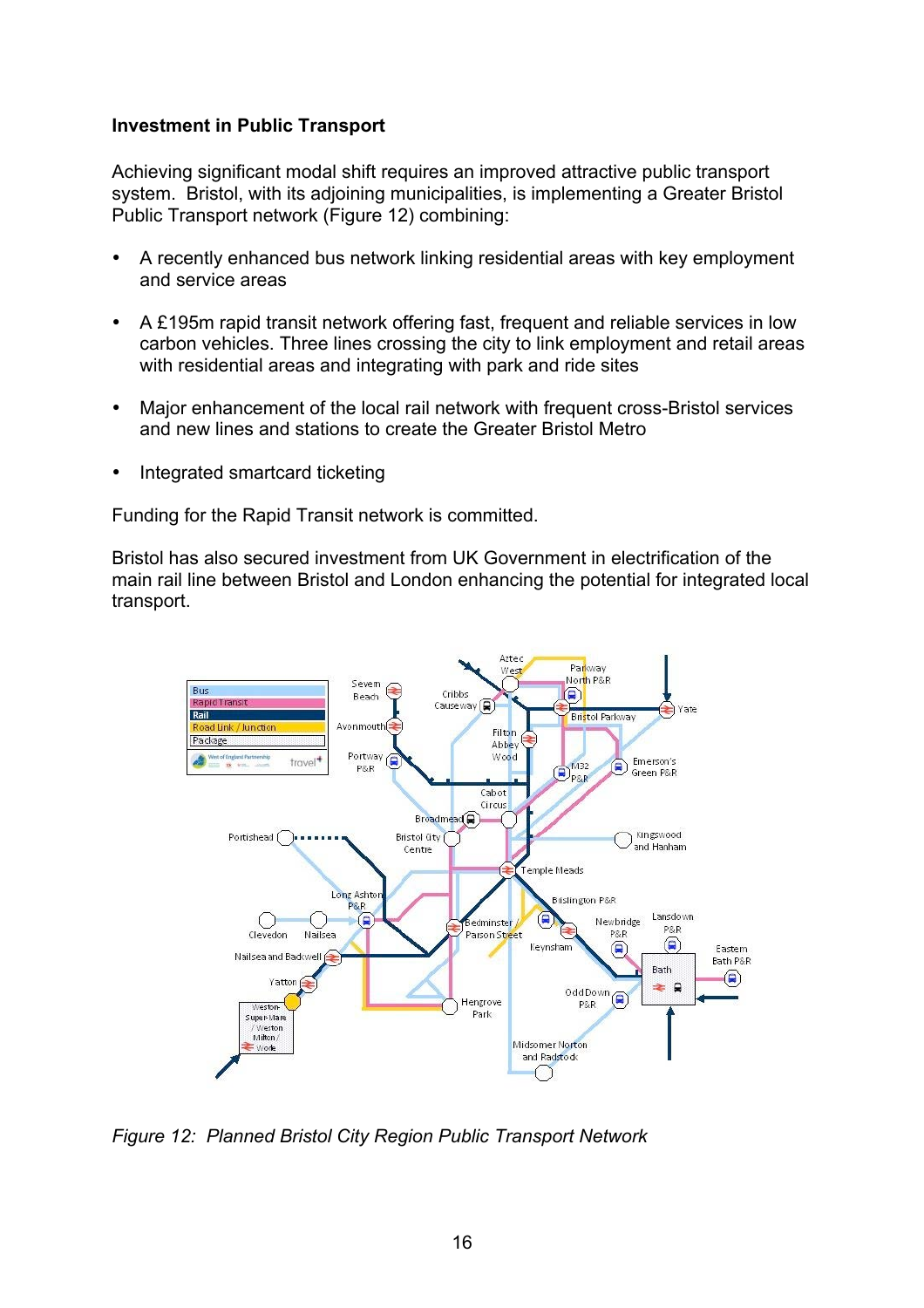# **C4. Promotion of less polluting technologies, fuels, and practices**

Bristol's strategy is primarily focused on demand management and modal shift, but also includes demonstration projects for new technologies, e.g:

- **Source Bristol:** A European demonstration electric vehicle programme developing a smart-phone application to check charging point availability
- **Bristol Freight Consolidation Centre:** Electric delivery service for city centre shops (Figure 13)
- **Hydrogen Ferry:** A pilot harbour passenger ferry funded by the city council and expected to enter commercial service.



*Figure 13: Bristol and Bath Freight Consolidation Centre Electric Lorry* 

# **Evaluation**

The impacts of Bristol's plans are monitored rigorously, using:

- Transport monitoring such as automatic cycle counters, roadside surveys and continuous air quality monitors
- Social and economic monitoring of population, development and business activity and access to services, especially for disadvantaged communities
- Public attitude monitoring such as satisfaction with bus services, attitudes towards cycling and barriers to change.

Table 3 above shows the public performance reporting undertaken for Bristol's mobility plan.

# **Lessons learned**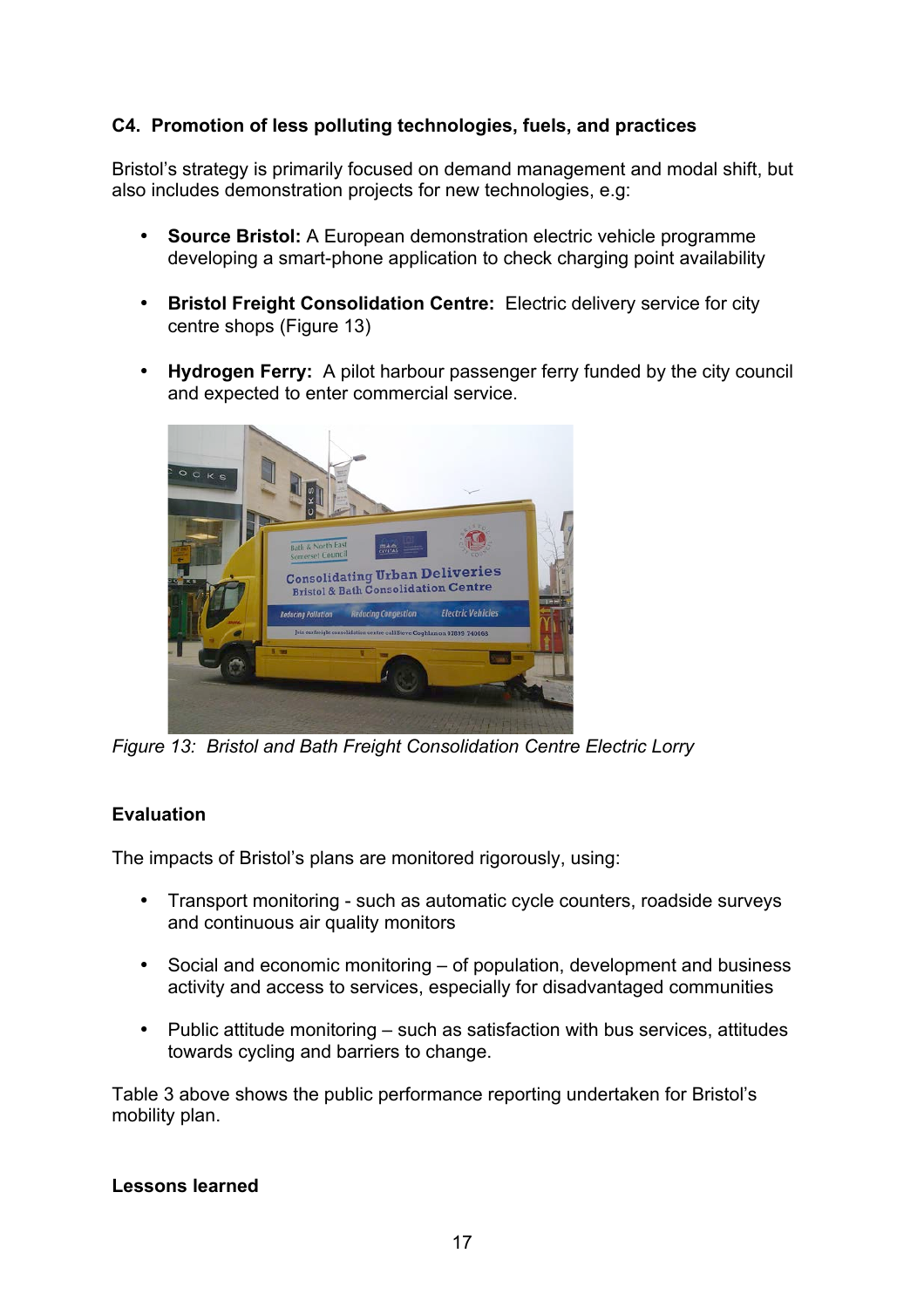Bristol has evaluated past investment and identified these key factors:

- **Strategic planning:** Developing measures as part of strategic spatial and long term plans
- **Leadership:** Effective political leadership to secure funding and win public support for change
- **Know your customers:** Using professionals with expertise in behavioural change to develop communications campaigns
- **Partnership:** Working with businesses, communities and other stakeholders multiplies the effectiveness of the municipality.

**(Word count 799)**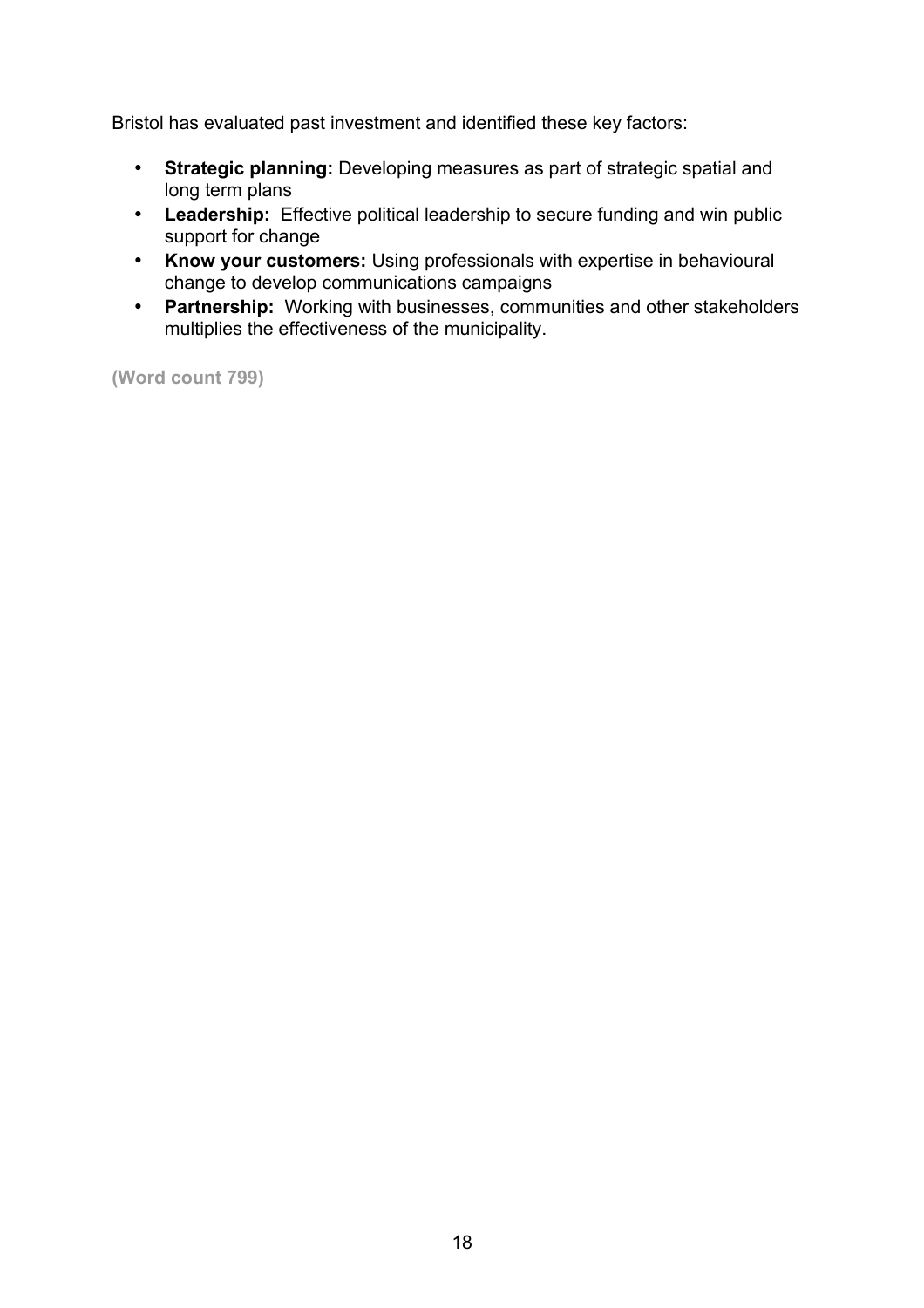# **D. List how the information provided above can be documented**

The sections above refer to various documents and sources, which are available if required. The key documentation includes our Joint Local Transport Plan.

BCC 2012a: Bristol City Council – Cycle Monitoring Indicator CD122

BCC 2012b: Bristol City Council – Traffic flow indicator CD362

DECC 2012: UK Dept of Energy & Climate Change (DECC) August 2012 http://www.decc.gov.uk/en/content/cms/statistics/local\_auth/co2\_las/co2\_las.aspx

WOE 2011: **West of England Joint Local Transport Plans 3, 2011 – 2026** http://travelplus.org.uk/our-vision/joint-local-transport-plan-3

Targets set under the JLTP3 can be found in the associated **Delivery Plan**, http://travelplus.org.uk/media/245864/jltp3%20delivery%20plan%20final%20marc h%202012.pdf

Information on previous targets and achievements can be found in the **5 Year Delivery Report** on our previous Joint Local Transport Plan: http://www.westofengland.org/transport/joint-local-transport-plan/joint-5-yearprogress-report-2011

In terms of our other plans and documents:

Details on the **Local Sustainable Transport Fund (WEST)** project: http://www.travelplus.org.uk/local-sustainable-transport-fund

BCC 2012: **Public Realm and Movement Framework** http://www.bristol.gov.uk/page/planning-and-building-regulations/bristol-centralarea-action-plan

Further information on our major transport projects including the **Greater Bristol Bus Network** and **Rapid Transit** Major schemes: http://www.travelplus.org.uk/

For details on the **Cycling City Project**, please see: http://www.betterbybike.info/

and for the **Cycling City End of Project Report** http://www.dft.gov.uk/publications/cycling-city-and-towns-end-of-programmereports/

Our proposals for the **Citywide Rollout of 20mph** can be found at: http://www.bristol.gov.uk/page/20-mph-rollout